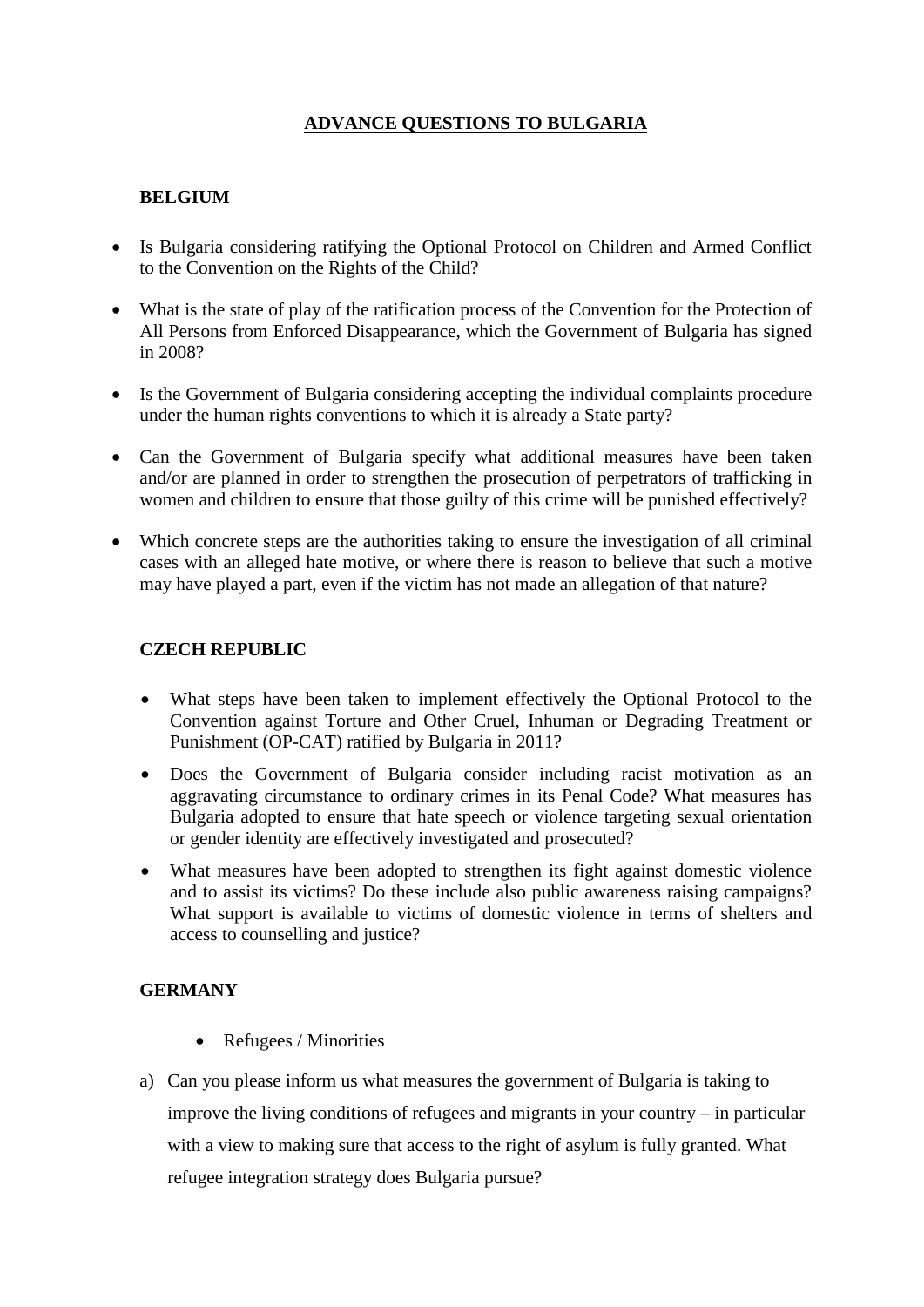- b) We should be grateful to know what steps the government of Bulgaria will take to improve access and the provision of public services and facilities to the ethnic Roma population in Bulgaria in order to improve their standard of living?
	- Children's Rights / Persons with disabilities / LGBTQI
- a) Please could you tell us what measures is the government of Bulgaria taking to improve the situation of children, particularly those under the age of three or with disabilities, within the state childcare system, in order to protect their basic rights?
- b) We should be grateful to know what procedures the government of Bulgaria uses to collect robust statistical data on the ethnicity, sexual orientation and disabilities of people accessing public services, or in public sector employment or in state social, custodial or medical care?
- c) Please can you inform us what measures is the government of Bulgaria taking to ensure the equal treatment and protection from discrimination of the lesbian, gay, bisexual and transgender community within Bulgaria?

## **NETHERLANDS**

#### **Preventing torture in penitentiaries**

 Is the government of Bulgaria, in reaction to the public statement made by the European Committee for the Prevention of Torture and Inhuman or Degrading Treatment or Punishment (CPT) on March 26 2015, planning to implement the recommendations made by the CPT?

#### **Combat corruption and conflict of interest**

• Can the new unified independent Anti-corruption Agency operate independently from other institutions, in order to realize the goals of the government's National Anti-Corruption Strategy?

#### **Protection of Roma people**

 What measures will the government of Bulgaria take to prevent racism against Roma people? Which concrete measures will the Bulgarian authorities take to realize the education goals that were set out in the Roma integration strategy in order to fully integrate the Roma children into the Bulgarian education system?

#### **Migrant children**

 Will the Bulgarian authorities make sure that migrant children will be protected and treated according to Bulgaria's Law on Asylum and Refugees?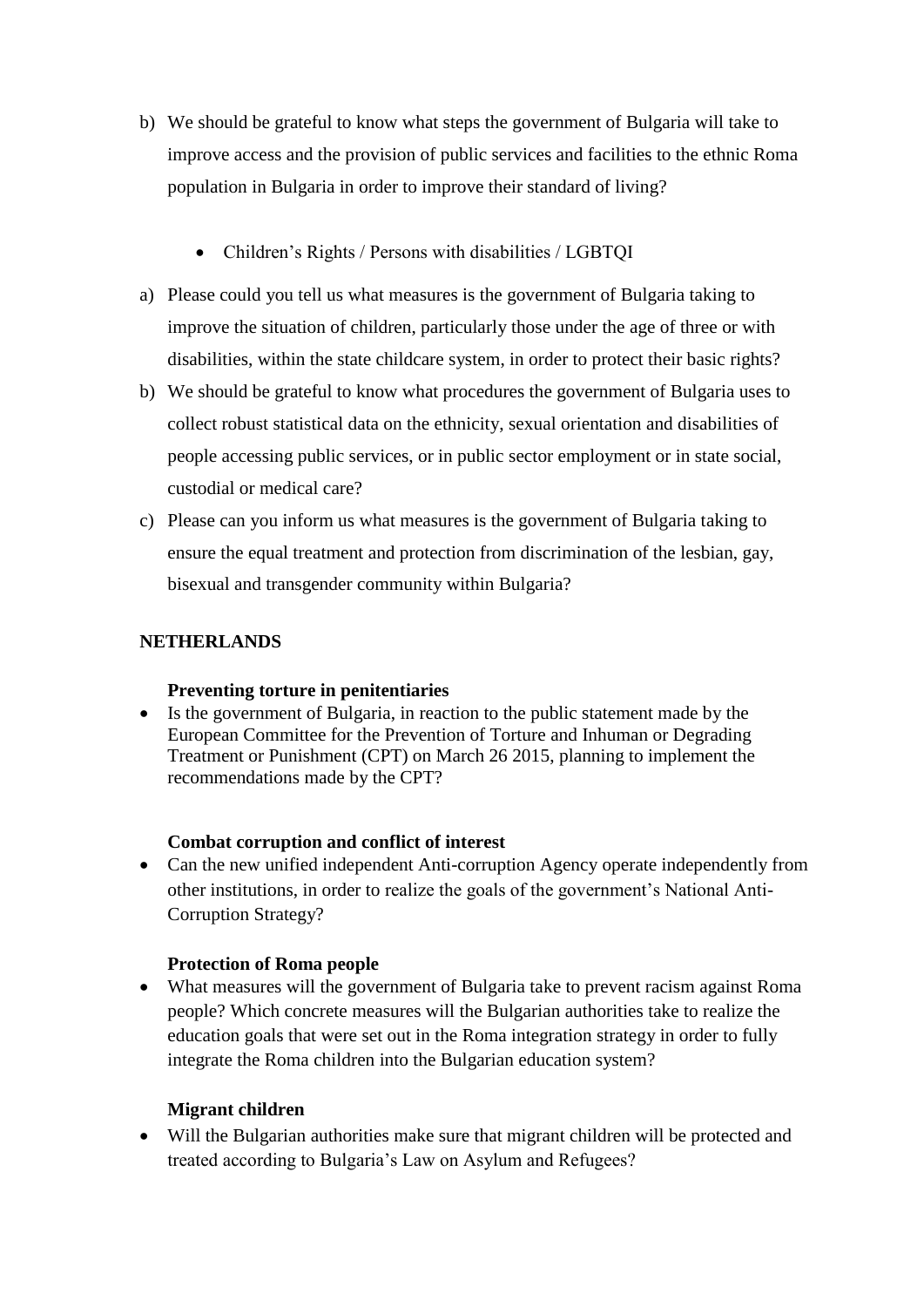## **NORWAY**

- Norway commends Bulgaria's effort to reform the justice sector. What is the timeline for implementing in practice the *Updated Strategy for continuing the reform of the judiciary*, adopted 21<sup>st</sup> of January 2015?
- Freedom of press is essential in any democracy. We are concerned that the ownership of Bulgarian media is not transparent enough and that this is detrimental to press freedom. What measures does the Government take to secure true freedom of the media and to promote diversification of media ownership?
- The Council of Europe's *Committee for the Prevention of Torture* recently published a critical report and a public statement on the poor conditions in prisons and detention centers in Bulgaria. What steps has the government taken to follow up the report?
- Many violent attacks targeting ethnic and religious minorities, including Roma, migrants, refugees and asylum-seekers, were reported by the media and NGOs lately. Does the Government have effective mechanisms to prevent and investigate acts of hate crime?

### **SLOVENIA**

- What efforts is Bulgaria making to ensure adequate investigation and prosecution of hate crimes directed towards persons belonging to vulnerable groups (migrants, ethnic minorities, LGBT, Roma) and to prevent attacks against them?
- Please explain how you intend to strengthen prevention measures for human trafficking, address the root causes of this scourge and assure assistance to victims.
- While taking note of the recognition of ethnic diversity in the Constitution of Bulgaria, what measures is the country taking to ensure better access to education, employment, health and housing for Roma?

#### **UNITED KINGDOM OF GREAT BRITAIN AND NORTHERN IRELAND**

- Please could you provide information on measures that the Government of Bulgaria is taking to ensure that Roma families are enrolling their children in kindergartens and schools, and what is being done to both reduce the drop-out rate of Roma school children and increase the rate of secondary school graduation?
- What steps has the Government of Bulgaria taken to enhance children's rights by way of providing support to parents of children with disabilities or support for children within the state childcare system, and measures taken to guarantee an effective justice system for children, including provisions for children who are victims, witnesses and offenders?